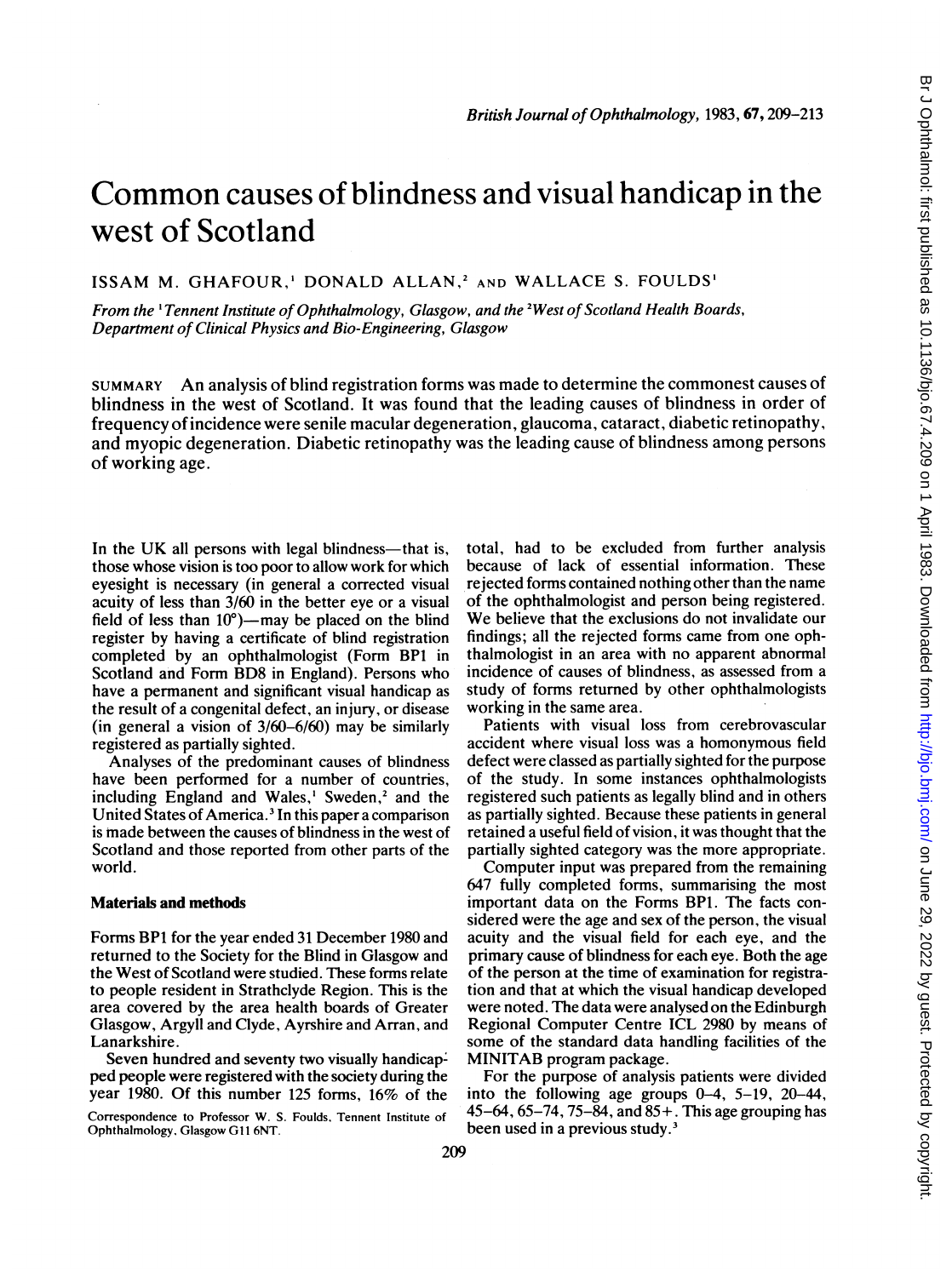

Fig. 1 Numbers of eyes registered blind classified by age:  $\exists$  by age of registration;  $\mathbb{Z} \mathbb{Z} \mathbb{Z}$  by age at onset of blindness.



Fig. 2 Numbers of eyes registered blind per 100000 population:  $\Box$  for males;  $\Box$  for females.

## **Results**

The 647 completed Forms BP1 were in respect of 253 males and 394 females. Of these, 138 males and 219 females were legally blind (total 357 or 55%). The male-to-female ratio was 2:3 both for the total registration and for the legally blind. The male-to-female ratio in the population as a whole is  $1:1 \cdot 1$  in the west of Scotland.4

Fig. <sup>1</sup> depicts the age distribution of the legally blind. Because registration usually takes place some time after the onset of blindness, the distribution for 'age at registration' tended to be shifted to an older age than that for 'age at onset.' In fact the median time between the onset of the visual defect and registration was one year. Some 64% of registrations were made within 2 years of the onset of blindness, but owing to the long tail of the distribution times a few registrations were made more than 20 years after the person became blind.

The peak incidence of onset of blindness occurred in the 75-84 year age group, but there were almost as many whose onset of visual loss was between 65 and 74 years of age. 30% of all registrations fell within each of these 2 age groups. The incidence of registration reached a peak in the 75-84 year group with 33% of all legally blind registrations.

The data have been corrected for age on an actuarial basis by using the mid-1980 population estimates for Strathclyde Region.4 The results are shown in Fig. 2, and it was found that, as expected, blindness became increasingly common with advancing age, and the incidence rose sharply around 60 years of age. The corrected incidences are comparable for males and females, given the limits on interpretation set by the small numbers of registra-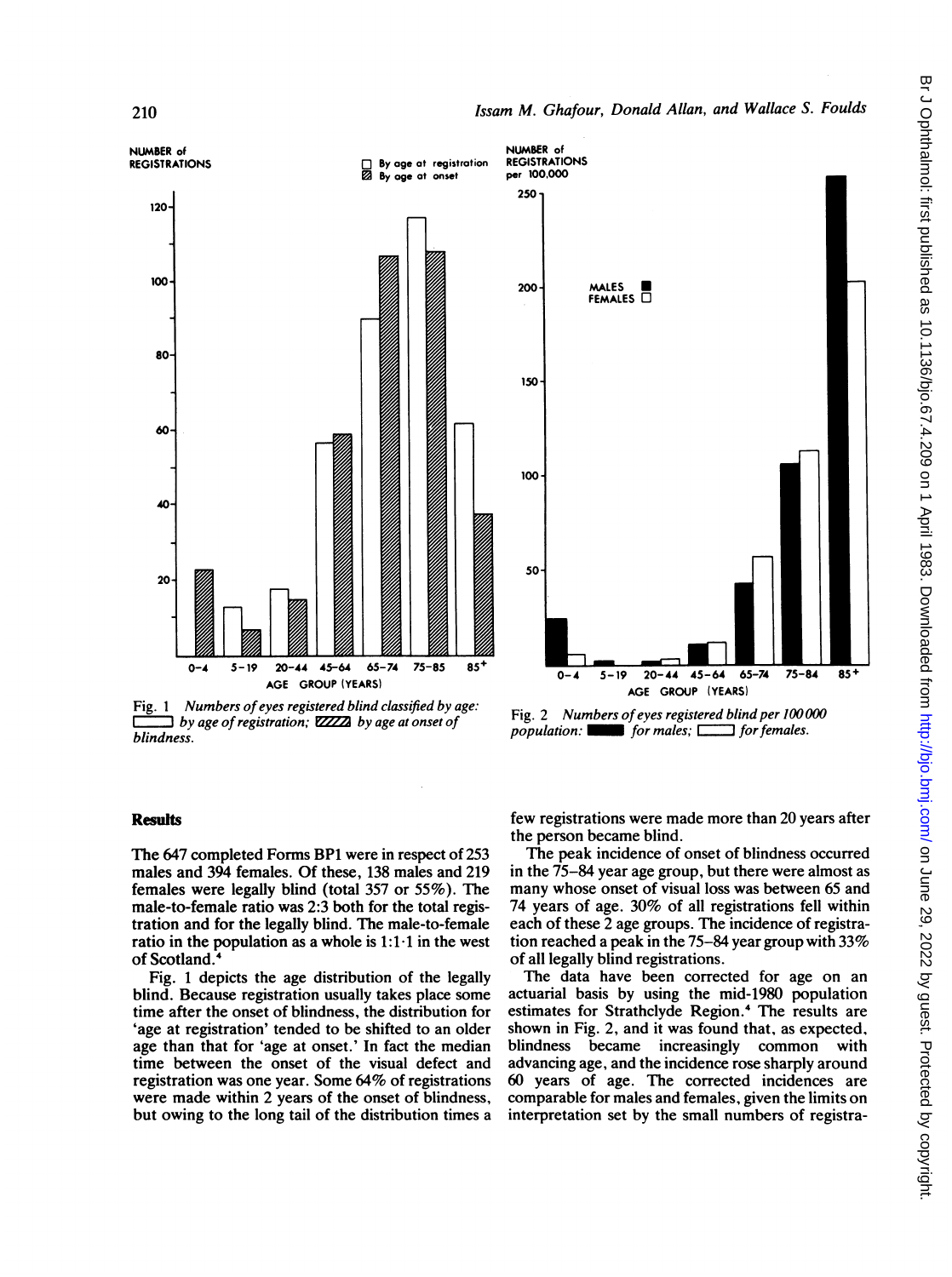|    |                                        | No. of<br>eyes | $\%$      |                |                          | No. of<br>eyes | $\%$      |
|----|----------------------------------------|----------------|-----------|----------------|--------------------------|----------------|-----------|
|    | Overall total                          |                |           |                | Age group 45-64          |                |           |
| 1. | Sen. mac. deg                          | 213            | 29.8      | 1.             | Diab. ret.               | 22             | $18 - 6$  |
| 2. | Glaucoma                               | 104            | 14.6      | 2.             | Sen. mac. deg.           | 17             | $14 - 4$  |
| 3. | Cataract                               | 74             | $10-4$    | 3 <sub>1</sub> | Glaucoma                 | 15             | $12 - 7$  |
| 4. | Diab. ret.                             | 61             | 8.5       | 4.             | Myopic deg.              | 10             | $8 - 5$   |
| 5. | Myopic deg.                            | 43             | $6 - 0$   | 5.             | Optic atrophy            | 10             | 8.5       |
| 6. | Optic atrophy                          | 32             | 4.5       |                | All others               | 44             | 37.3      |
| 7. | Corneal opacity                        | 20             | 2.8       |                | Total                    | 118            | $100 - 0$ |
|    | All others                             | 167            | $23 - 4$  |                | Age group 65-74          |                |           |
|    | Total                                  | 714            | $100 - 0$ | 1.             | Sen. mac. deg.           | 56             | $26 - 2$  |
|    | Under 5 years of age                   |                |           | 2.             | Glaucoma                 | 44             | 20.5      |
| 1. | Optic atrophy                          | 14             | 30.3      | 3 <sub>1</sub> | Cataract                 | 24             | $11 - 2$  |
| 2. | Corneal and other postnatal infections | 12             | 26.1      | $\mathbf{4}$ . | Diab. ret.               | 19             | 8.9       |
| 3. | Prenatal cataract                      | 8              | $17 - 4$  | 5.             | Myopia                   | 10             | 4.7       |
| 4. | Cong. glaucoma, microphthalmos         | 8              | $17 - 4$  |                | All others               | 61             | 28.5      |
| 5. | Tumour                                 | $\overline{2}$ | $4 - 4$   |                | Total                    | 214            | $100 - 0$ |
|    | All others                             | $\overline{2}$ | $4 - 4$   |                | Age group 75-84          |                |           |
|    | Total                                  | 46             | $100 - 0$ | 1.             | Sen. mac. deg.           | 103            | $47 - 7$  |
|    | Age group 5-19                         |                |           | 2.             | Glaucoma                 | 35             | $16 - 2$  |
| 1. | Ret. pigmentosa                        | 6              | 42.8      | 3.             | Cataract                 | 19             | $8-8$     |
| 2. | Optic atrophy-cong.                    | $\mathbf{2}$   | $14 - 3$  | 4.             | Diab. ret.               | 14             | 6.5       |
| 3. | Myopia                                 | $\overline{c}$ | $14 - 3$  | 5.             | Myopic deg.              | 10             | 4.6       |
| 4. | Injury                                 | $\overline{c}$ | $14 - 3$  |                | All others               | 35             | $16 - 2$  |
| 5. | Cong. microphthal. toxoplasmosis       | $\overline{c}$ | 14.3      |                | Total                    | 216            | $100 - 0$ |
|    | Total                                  | 14             | $100 - 0$ |                | 85 years of age and over |                |           |
|    | Age group 20-44                        |                |           | 1.             | Sen. mac. deg.           | 37             | $48 - 6$  |
| 1. | Diab. ret.                             | 6              | $20 - 0$  | 2.             | Cataract                 | 23             | 30.3      |
| 2. | Mvopia                                 | 6              | $20 - 0$  | 3.             | Glaucoma                 | 6              | 7.9       |
| 3. | Optic atrophy                          | 6              | $20 - 0$  | 4.             | Myopic deg.              | 4              | 5.3       |
| 4. | Uveitis                                | 3              | $10-0$    |                | All others               | 6              | 7.9       |
| 5. | Glaucoma                               | $\overline{2}$ | $6 - 7$   |                | Total                    | 76             | $100 - 0$ |
|    | All others                             | $\overline{7}$ | 23.3      |                | 65 years of age and over |                |           |
|    | Total                                  | 30             | $100 - 0$ | 1.             | Sen. mac. deg.           | 196            | 38.7      |
|    |                                        |                |           | 2.             | Glaucoma                 | 85             | $16-8$    |
|    |                                        |                |           | 3.             | Cataract                 | 63             | $12 - 5$  |
|    |                                        |                |           | 4.             | Diab. ret.               | 33             | 6.5       |
|    |                                        |                |           | 5.             | Myopia                   | 25             | 4.9       |
|    |                                        |                |           |                | All others               | 104            | $20 - 6$  |
|    |                                        |                |           |                | Total                    | 506            | $100 - 0$ |

Table 1 Leading causes of legal blindness for all ages and individual age groups, west of Scotland, 1980

tions in some of the age groups. When the raw data for age at onset of visual defect for males is compared with that for females, it is seen that the recorded age of onset for females was about one decade later than for males.

Although no children in the age group 0-4 were registered, subsequent registration revealed that in 23 instances (19 males and 4 females) the onset of blindness was prior to age 5.

Data on the incidence of various primary blinding causes are presented in Fig. 3. The results are expressed in terms of the number of eyes blinded by a particular cause. A total of <sup>1240</sup> eyes were considered of which 714 eyes were legally blind. Fig. 3 shows the overall incidence of causes of blindess both for total registrations and the legally blind. The pattern is the same for both categories. It is clear that senile macular degeneration, accounting for about 30% of the registrations, was by far the commonest single cause of blindness in our sample.

In Table <sup>1</sup> the incidence of various causes of blindness among the legally blind is broken down by age of the person at onset of blindness. It is seen that retinitis pigmentosa was the main cause of blindness among the 5-19 year olds, but it appeared, if at all, only low in the ranking for all other age groups.

Diabetic retinopathy was one of the 3 first equal causes in the 20-44 year olds, the principal cause for the 45-64 years age group, the fourth most frequent cause for 65-74 and 75-84 year olds, but it did not occur at all as the blinding cause for any of the 78 eyes of the legally blind in the age group 85 years and over.

Senile macular degeneration first appeared among the 45-64 year olds and was the leading blinding cause in later years. It is interesting that of the 17 eyes blinded by senile degeneration of the macula in the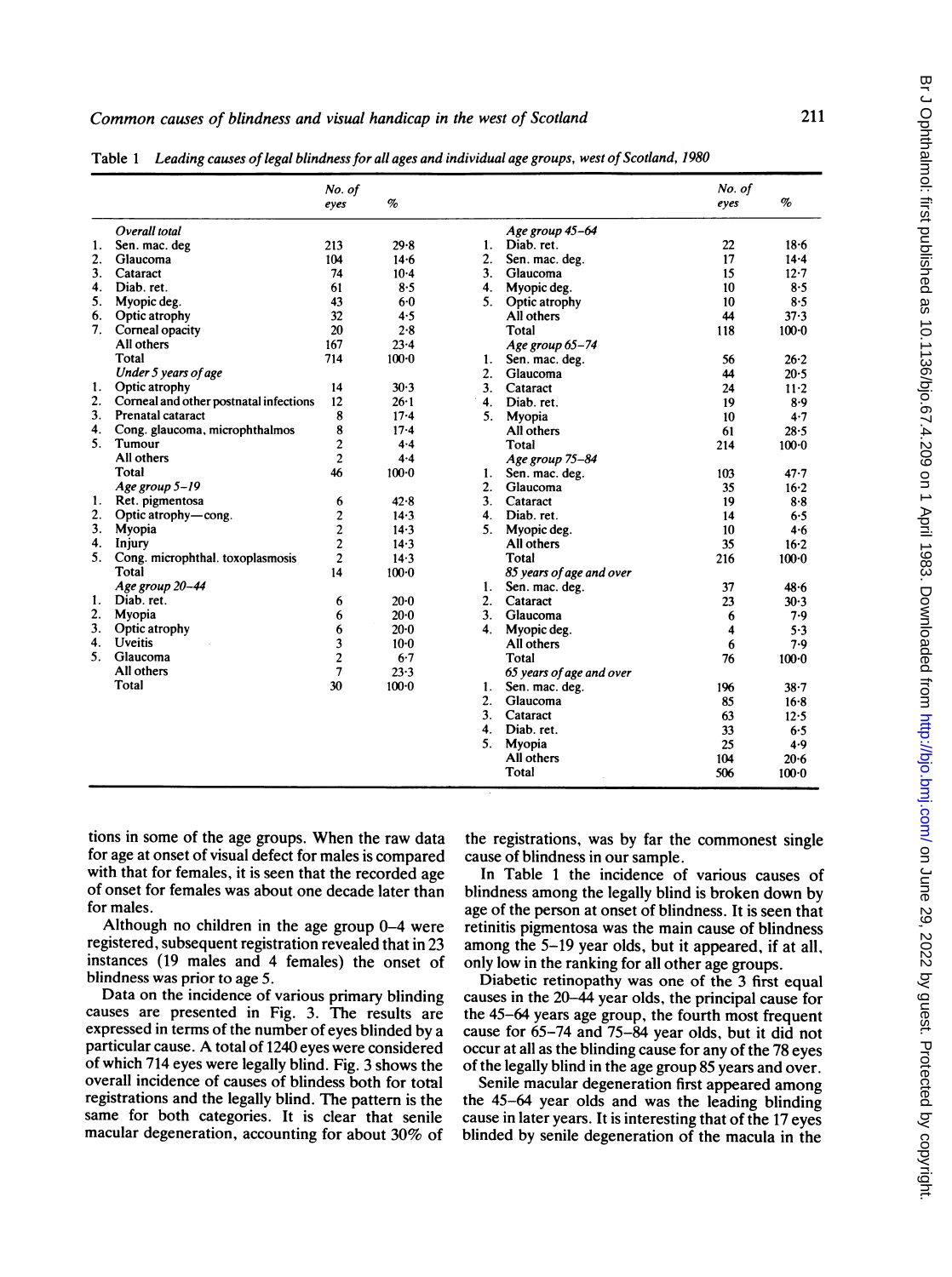# Issam M. Ghafour, Donald Allan, and Wallace S. Foulds



Fig. 3 Proportion of registrations attributable to various blinding causes. In 'All Others' no one cause contributes more than  $2.5\%$ . Data are shown for:  $\Box$  all registrations; and  $\Box$  the legally blind alone. SMD=senile macular degeneration.

45-64 year olds 12 eyes were in men and 5 in women. Several differences in the pattern of blindness in the 2 sexes have already been mentioned, but others show up in the data. Table 2 shows the incidence of the different leading causes of blindness in males and females.

#### **Discussion**

The homogeneity of the population of the west of Scotland is greater than in some countries, and both environment and level of health care are uniform over this region. The moderate number of registration forms is handled by only a few staff of the Society for the Blind in Glasgow and the West of Scotland, which helps to ensure precise recording and filing of the Forms BP1, and information can be extracted easily by one person, which again assists uniform interpretation.

Although guidelines are provided to aid the the ophthalmologist in deciding whether a patient should be registered 'blind' or 'partially sighted,' some subjectivity evidently enters into the decision. To minimise this problem the registered blind who satisfied the United Kingdom criteria for legal blindness were considered here. In some previous analyses' no distinction was drawn between age at registration and age at onset of visual defect. In the present study the age of onset was considered the more useful of these 2 alternatives.

There are problems in comparing surveys of the blind. Even when objective criteria for blindness are used, comparison with other studies is difficult, because many different definitions of blindness are in use throughout the world; the World Health Organisation accepts some 65 definitions of blindness.<sup>5</sup> To give one example of the differences, the legally blind in the USA are those whose corrected visual acuity for distance is 20/200 (6/60) or poorer in the better eye or with a field of vision not greater than 20° at its maximum. Such differences may differentially exclude or include particular conditions, and so comparison must again be made cautiously.

However, the data from the present study shows some points which are worthy of comment. The maleto-female ratio of 2:3 among all those registered and among the legally blind is to be expected because of the longer average life span of women and the demonstrated relationship between aging and incidence of blindness. The absence of registration for those in the 0-4 age group reflects not only a reluctance of ophthalmologists to register as blind a young infant whose visual function may be difficult to assess, but also a more recently introduced policy of delaying registration in infancy.

Some 10% of blind people were found to have differing primary causes of blindness in their 2 eyes, but these conditions cover the whole range. Thus the percentage affected by a particular cause is about the same whether eyes or people are considered.

Table 2 Common causes of blindness in males and females, west of Scotland, 1980

| <b>Males</b> |                             | Eves | %       | Females                     | Eves | $\%$ |           |
|--------------|-----------------------------|------|---------|-----------------------------|------|------|-----------|
| 1.           | Senile macular degeneration | 62   | 22.5    | Senile macular degeneration | 151  |      | 34.5      |
| 2.           | Glaucoma                    | 55   | 19.9    | 2. Cataract                 | 58   |      | $13 - 2$  |
|              | 3. Optic nerve atrophy      | 24   | $8-7$   | Diabetic retinopathy<br>3.  | 51   |      | $11 - 6$  |
|              | 4. Cataract                 | 16   | 5.8     | Glaucoma<br>-4.             | 49   |      | $11-2$    |
| 5.           | Myopic degeneration         |      | 4.0     | Myopic degeneration         | 32   |      | 7.3       |
|              | All other                   | 108  | 39.1    | All other                   | 97   | ۰    | 22.2      |
|              | Total                       | 276  | $100-0$ | Total                       | 438  |      | $100 - 0$ |